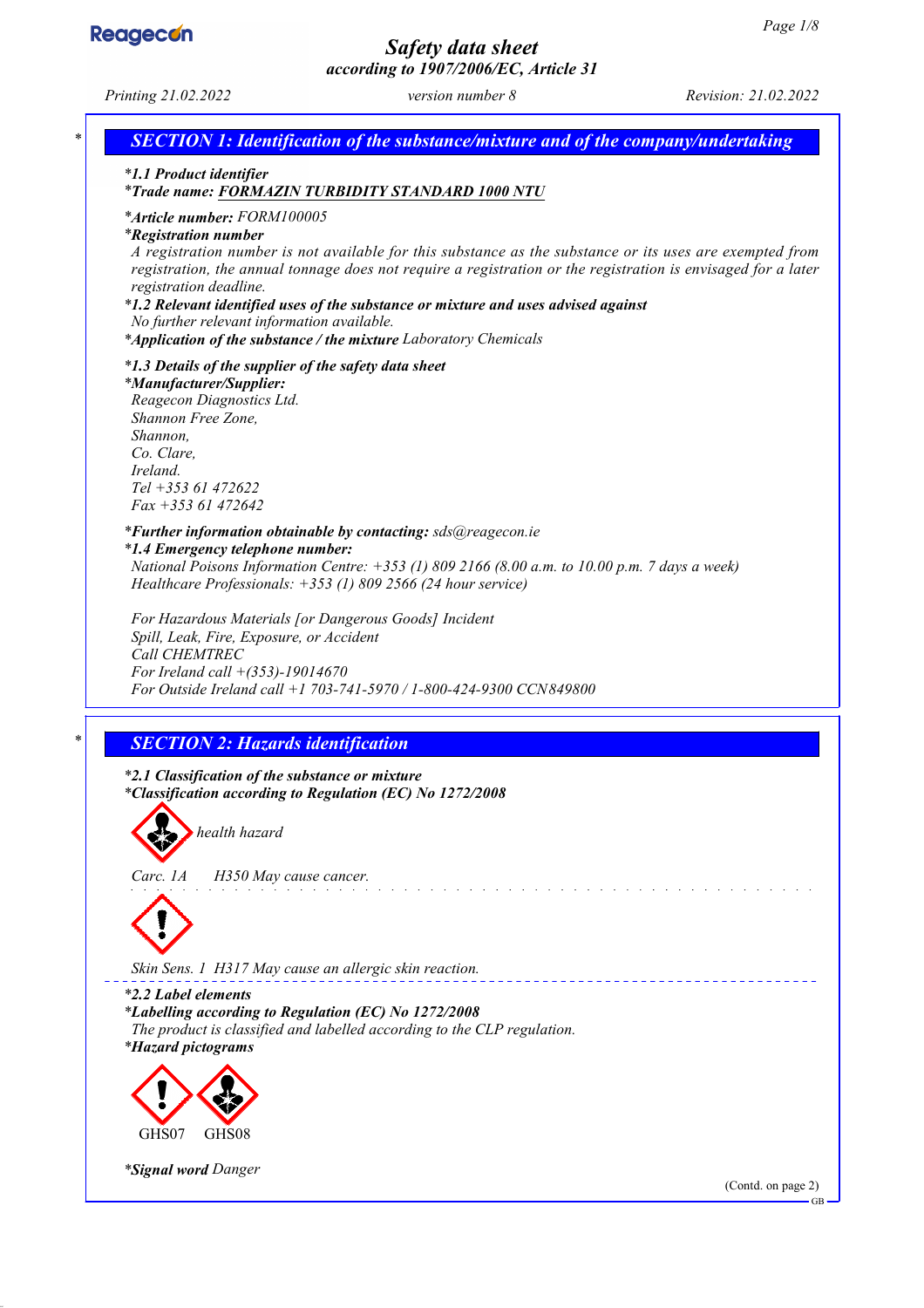## *Safety data sheet according to 1907/2006/EC, Article 31*

*Trade name: FORMAZIN TURBIDITY STANDARD 1000 NTU*

|                           | (Contd. of page 1)                                                                            |
|---------------------------|-----------------------------------------------------------------------------------------------|
|                           | *Hazard-determining components of labelling:                                                  |
| methenamine               |                                                                                               |
|                           | $hydrazinium(2+) sulphate$                                                                    |
| <i>*Hazard statements</i> |                                                                                               |
|                           | H317 May cause an allergic skin reaction.                                                     |
|                           | H350 May cause cancer.                                                                        |
|                           | <i>*Precautionary statements</i>                                                              |
| P261                      | Avoid breathing dust/fume/gas/mist/vapours/spray.                                             |
| <i>P280</i>               | Wear protective gloves/protective clothing/eye protection/face protection/hearing protection. |
|                           | P308+P313 IF exposed or concerned: Get medical advice/attention.                              |
|                           | P333+P313 If skin irritation or rash occurs: Get medical advice/attention.                    |
| <i>P405</i>               | Store locked up.                                                                              |
| <i>P501</i>               | Dispose of contents/container in accordance with local/regional/national/international        |
|                           | regulations.                                                                                  |
| *2.3 Other hazards        |                                                                                               |
|                           | *Results of PBT and vPvB assessment                                                           |
|                           | <b>*PBT:</b> Not applicable.                                                                  |
|                           | *vPvB: Not applicable.                                                                        |

## *\* SECTION 3: Composition/information on ingredients*

### *\* 3.2 Chemical characterisation: Mixtures*

*\* Description: Mixture of substances listed below with nonhazardous additions.*

### *\* Dangerous components:*

| Dungerous components. |                                                                                                                                                                  |                 |  |  |  |  |
|-----------------------|------------------------------------------------------------------------------------------------------------------------------------------------------------------|-----------------|--|--|--|--|
| $CAS: 100-97-0$       | Imethenamine                                                                                                                                                     | $ 21 - 52.5\% $ |  |  |  |  |
|                       | EINECS: 202-905-8 3 Flam. Sol. 2, H228; 3 Skin Sens. 1, H317                                                                                                     |                 |  |  |  |  |
|                       | CAS: $10034-93-2$   hydrazinium(2+) sulphate                                                                                                                     | $ 20.1 - 1\% $  |  |  |  |  |
|                       | EINECS: 233-110-4 $\otimes$ Acute Tox. 3, H301; Acute Tox. 3, H311; Acute Tox. 2, H330; $\otimes$ Carc.<br>[1B, H350; $\langle \cdot \rangle$ Skin Sens. 1, H317 |                 |  |  |  |  |

### *\* SECTION 4: First aid measures*

### *\* 4.1 Description of first aid measures*

### *\* After inhalation:*

*Provide fresh air, warmth and rest. When breathing is difficult, properly trained personnel may assist affected person by administering oxygen. Obtain medical attention.*

*In case of unconsciousness place patient stably in side position for transportation.*

#### *\* After skin contact:*

*Remove contaminated clothing and rinse skin thoroughly with water. Get medical attention if any discomfort continues.*

#### *\* After eye contact:*

*Promptly wash eyes with plenty of water for up to 15 minutes. Open eyes wide apart and rinse well to remove any contact lenses. Do not remove contact lenses by hand. Continue to rinse. Get medical attention if symptoms persist.*

*\* After swallowing: If symptoms persist consult doctor.*

*\* 4.2 Most important symptoms and effects, both acute and delayed No further relevant information available.*

*\* 4.3 Indication of any immediate medical attention and special treatment needed*

*No further relevant information available.*

(Contd. on page 3)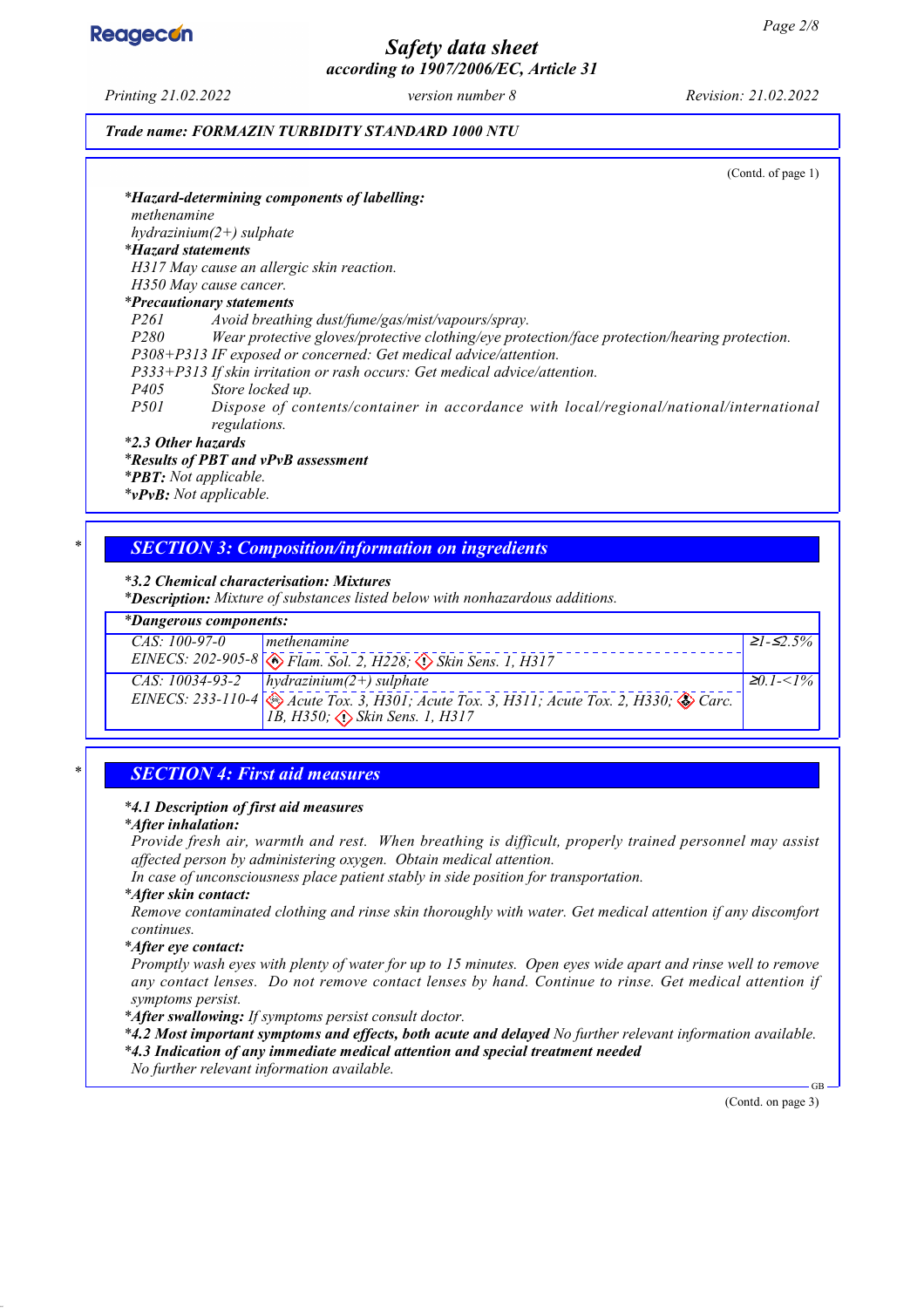## *Safety data sheet according to 1907/2006/EC, Article 31*

*Printing 21.02.2022 version number 8 Revision: 21.02.2022*

### *Trade name: FORMAZIN TURBIDITY STANDARD 1000 NTU*

(Contd. of page 2)

### *\* SECTION 5: Firefighting measures*

#### *\* 5.1 Extinguishing media*

#### *\* Suitable extinguishing agents:*

*Indications shall be given whether any extinguishing media are inappropriate for a particular situation involving the substance or mixture*

*Use fire extinguishing methods suitable to surrounding conditions.*

*\* 5.2 Special hazards arising from the substance or mixture No further relevant information available.*

### *\* 5.3 Advice for firefighters*

### *\* Protective equipment:*

*Fire fighters should wear complete protective clothing including self-contained breathing apparatus. Do not breathe fumes. Keep containers cool by spraying with water if exposed to fire. Avoid run off to waterways and sewers*

### *\* SECTION 6: Accidental release measures*

#### *\* 6.1 Personal precautions, protective equipment and emergency procedures*

*Wear protective equipment as described in Section 8 below. Keep unprotected persons away.*

*\* 6.2 Environmental precautions: Do not allow to enter sewers/ surface or ground water.*

#### *\* 6.3 Methods and material for containment and cleaning up:*

*Absorb with liquid-binding material (sand, diatomite, acid binders, universal binders, sawdust). Dispose contaminated material as waste according to item 13.*

## *Ensure adequate ventilation.*

*\* 6.4 Reference to other sections*

- *See Section 7 for information on safe handling.*
- *See Section 8 for information on personal protection equipment.*

*See Section 13 for disposal information.*

### *\* SECTION 7: Handling and storage*

#### *\* 7.1 Precautions for safe handling*

*Ensure good ventilation/exhaustion at the workplace. Open and handle receptacle with care. Prevent formation of aerosols.*

*\* Information about fire - and explosion protection: Keep respiratory protective device available.*

*\* 7.2 Conditions for safe storage, including any incompatibilities*

*\* Storage:*

*\* Requirements to be met by storerooms and receptacles: No special requirements.*

*\* Information about storage in one common storage facility: Not required.*

*\* Further information about storage conditions: None.*

*\* 7.3 Specific end use(s) No further relevant information available.*

### *\* SECTION 8: Exposure controls/personal protection*

*\* 8.1 Control parameters*

*\* Engineering Controls: No further data; see item 7.*

*\* Ingredients with limit values that require monitoring at the workplace:*

*The product does not contain any relevant quantities of materials with critical values that have to be monitored at the workplace.*

*\* Additional information: The lists valid during the making were used as basis.*

(Contd. on page 4)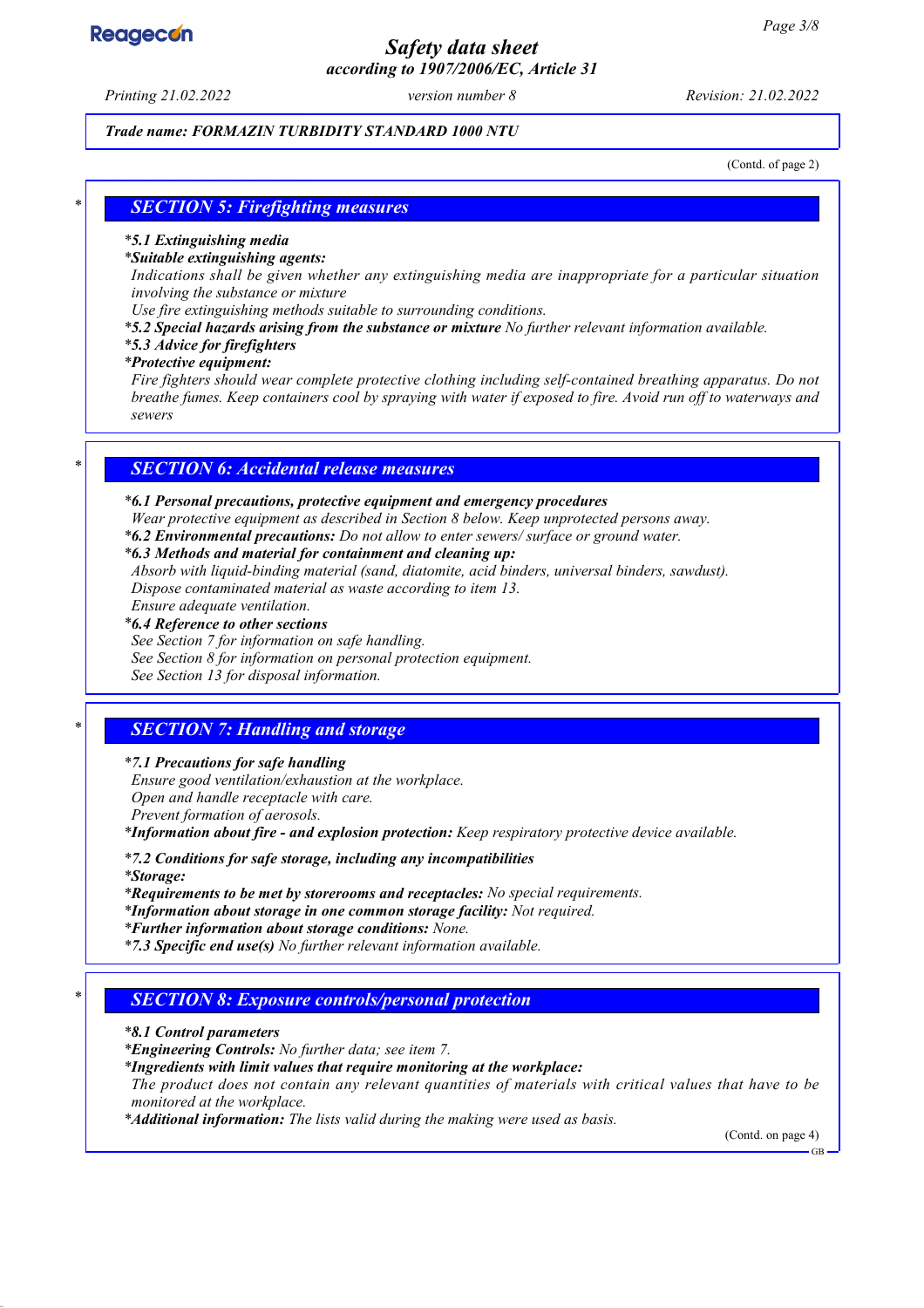

## *Safety data sheet according to 1907/2006/EC, Article 31*

*Printing 21.02.2022 version number 8 Revision: 21.02.2022*

#### *Trade name: FORMAZIN TURBIDITY STANDARD 1000 NTU*

(Contd. of page 3)

#### *\* 8.2 Exposure controls*

*\* Personal protective equipment:*

*\* General protective and hygienic measures:*

*Keep away from foodstuffs, beverages and feed. Immediately remove all soiled and contaminated clothing Wash hands before breaks and at the end of work. Store protective clothing separately.*

#### *\* Respiratory protection:*

*In case of brief exposure or low pollution use respiratory filter device. In case of intensive or longer exposure use self-contained respiratory protective device.*

*Where risk assessment shows air-purifying respirators are appropriate use a respirator with multi-purpose combination (US) or type ABEK (EN14387) respirator cartridges as back up to engineering controls. Use respirators and components tested and approved under appropriate government standards such as NIOSH (US) or CEN (EU).*

#### *\* Protection of hands:*



*Protective gloves*

*The glove material has to be impermeable and resistant to the product/ the substance/ the preparation. Always ensure that gloves are inspected before use.*

*Selection of protective gloves must include consideration of the penetration times along with rates of diffusion and degradation. The selected glove should comply with the specifications of EU Directive 89/686/EEC and the standard EN374 derived from it.*

#### *\* Material of gloves*

*The selection of the suitable gloves does not only depend on the material, but also on further marks of quality and varies from manufacturer to manufacturer.*

*Gloves must be inspected prior to use. Use proper glove removal technique (without touching glove's outer surface) to avoid skin contact with this product. Dispose of contaminated gloves after use in accordance with applicable laws and good laboratory practices.*

*Wash and dry hands. The selected protective gloves have to satisfy the specifications of EU Directive 89/686/ EEC and the standard EN 374 derived from it.*

*Full contact Material: Nitrile rubber Minimum layer thickness: 0.11 mm Break through time: 480 min*

*Splash contact Material: Nitrile rubber Minimum layer thickness: 0.11 mm Break through time: 480 min*

*If used in solution, or mixed with other substances, and under conditions which differ from EN 374, contact the supplier of the CE approved gloves. This recommendation is advisory only and must be evaluated by an industrial hygienist and safety officer familiar with the specific situation of anticipated use by our customers. It should not be construed as offering an approval for any specific use scenario.*

#### *\* Penetration time of glove material*

*In the absence of data above, the exact break through time has to be sourced from the manufacturer of the protective gloves and has to be observed. \* Eye protection:*



*Tightly sealed goggles: Use equipment for eye protection tested and approved under appropriate government standards such as NIOSH (US) or EN 166(EU)*

(Contd. on page 5)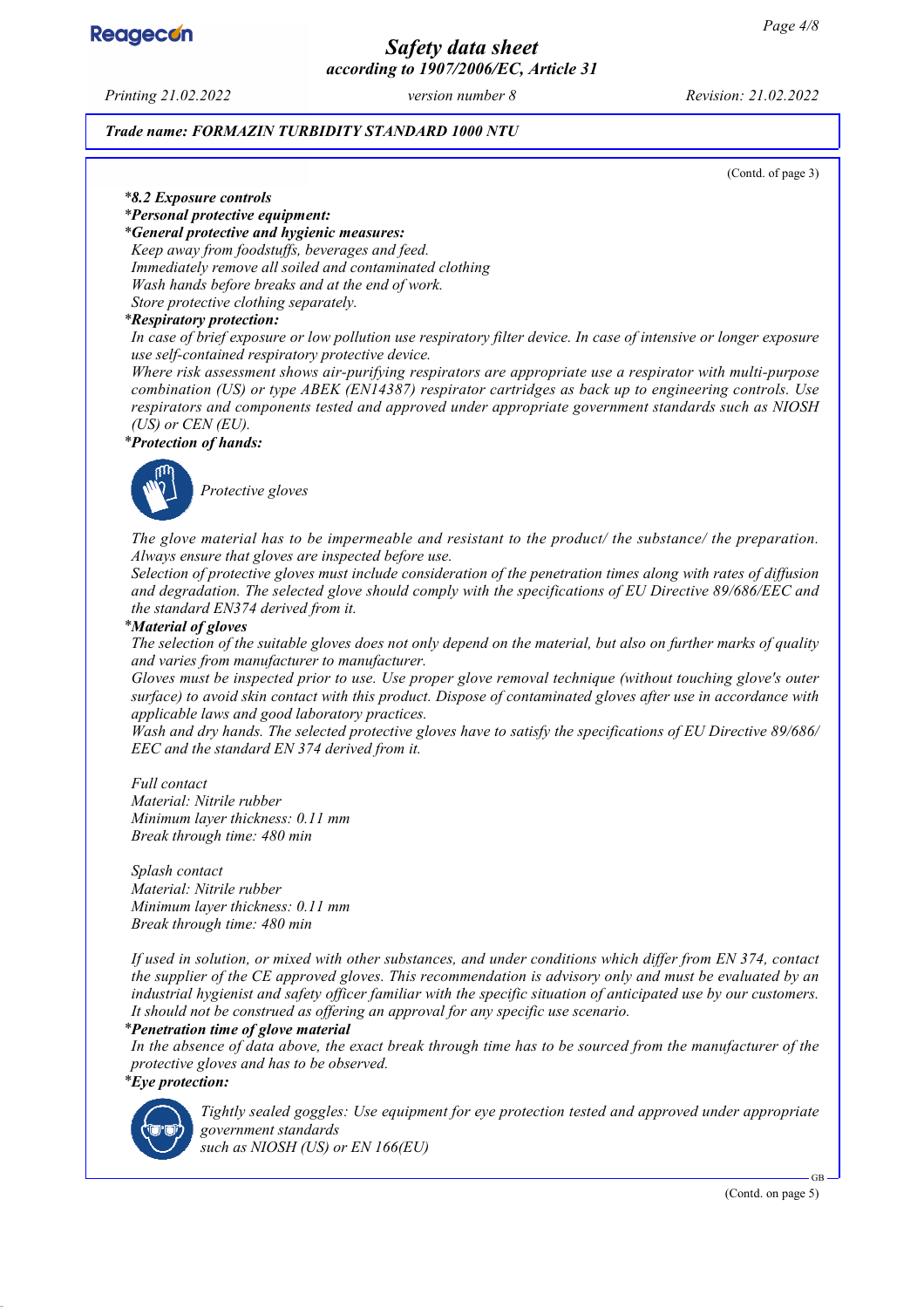## *Safety data sheet according to 1907/2006/EC, Article 31*

*Printing 21.02.2022 version number 8 Revision: 21.02.2022*

### *Trade name: FORMAZIN TURBIDITY STANDARD 1000 NTU*

(Contd. of page 4)

| *9.1 Information on basic physical and chemical properties |                                               |
|------------------------------------------------------------|-----------------------------------------------|
| <i>*General Information</i><br>*Appearance:                |                                               |
| Form:                                                      | Liquid                                        |
| Colour:                                                    | According to product specification            |
| <i>*Odour:</i>                                             | Characteristic                                |
| <i>*Odour threshold:</i>                                   | Not determined.                               |
| $*_{p}H$ -value:                                           | Not determined.                               |
| <i>*Change in condition</i>                                |                                               |
| Melting point/freezing point:                              | Undetermined.                                 |
| Initial boiling point and boiling range: $100 °C$          |                                               |
| <i>*Flash point:</i>                                       | Not applicable.                               |
| *Flammability (solid, gas):                                | Not applicable.                               |
| <i>*Decomposition temperature:</i>                         | Not determined.                               |
| *Auto-ignition temperature:                                | Product is not selfigniting.                  |
| <i>*Explosive properties:</i>                              | Product does not present an explosion hazard. |
| <i>*Explosion limits:</i>                                  |                                               |
| Lower:                                                     | Not determined.                               |
| <b>Upper:</b>                                              | Not determined.                               |
| *Vapour pressure at 20 °C:                                 | $23$ $hPa$                                    |
| *Density at 20 $^{\circ}C$ :                               | $1.00289$ g/cm <sup>3</sup>                   |
| <i>*Relative density</i>                                   | Not determined.                               |
| <i>*Vapour density</i>                                     | Not determined.                               |
| <i>*Evaporation rate</i>                                   | Not determined.                               |
| *Solubility/ miscibility with                              |                                               |
| water:                                                     | Not miscible or difficult to mix.             |
| *Partition coefficient: n-octanol/water:                   | Not determined.                               |
| <i>*Viscosity:</i>                                         |                                               |
| Dynamic:                                                   | Not determined.                               |
| Kinematic:                                                 | Not determined.                               |

## *\* SECTION 10: Stability and reactivity*

*\* 10.1 Reactivity No further relevant information available.*

*\* 10.2 Chemical stability*

*\* Thermal decomposition / conditions to be avoided: No decomposition if used according to specifications.*

*\* 10.3 Possibility of hazardous reactions No dangerous reactions known.*

*\* 10.4 Conditions to avoid No further relevant information available.*

*\* 10.5 Incompatible materials: No further relevant information available.*

*\* 10.6 Hazardous decomposition products: No dangerous decomposition products known.*

## *\* SECTION 11: Toxicological information*

*\* 11.1 Information on toxicological effects*

*\* Acute toxicity Based on available data, the classification criteria are not met.*

(Contd. on page 6)

GB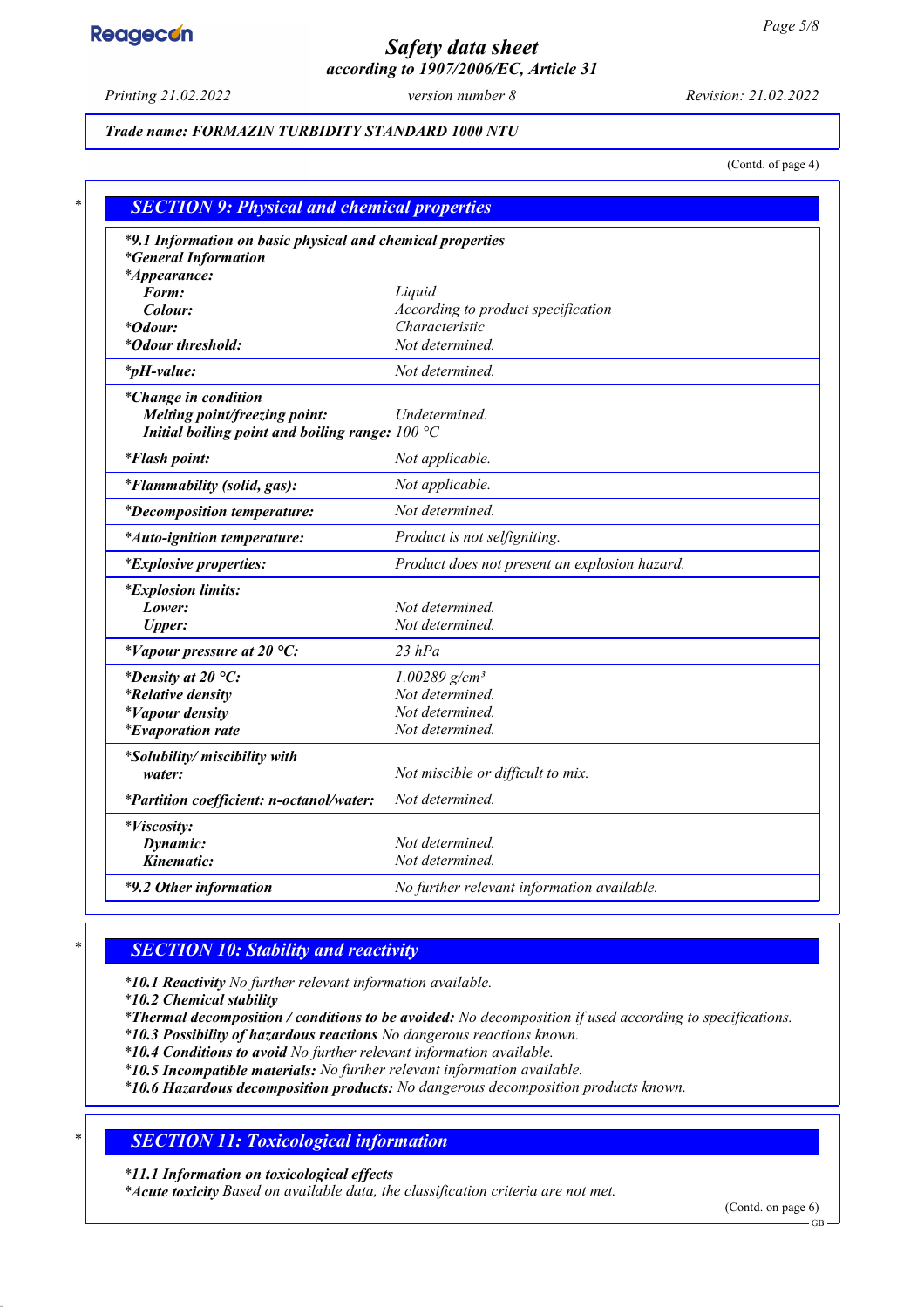

## *Safety data sheet according to 1907/2006/EC, Article 31*

*Printing 21.02.2022 version number 8 Revision: 21.02.2022*

#### *Trade name: FORMAZIN TURBIDITY STANDARD 1000 NTU*

(Contd. of page 5)

*\* Primary irritant effect:*

*\* Skin corrosion/irritation Based on available data, the classification criteria are not met.*

*\* Serious eye damage/irritation Based on available data, the classification criteria are not met.*

*\* Respiratory or skin sensitisation*

*May cause an allergic skin reaction.*

*\* Additional toxicological information:*

*\* CMR effects (carcinogenity, mutagenicity and toxicity for reproduction)*

*\* Germ cell mutagenicity Based on available data, the classification criteria are not met. \* Carcinogenicity*

*May cause cancer.*

*\* Reproductive toxicity Based on available data, the classification criteria are not met.*

*\* STOT-single exposure Based on available data, the classification criteria are not met.*

*\* STOT-repeated exposure Based on available data, the classification criteria are not met.*

*\* Aspiration hazard Based on available data, the classification criteria are not met.*

### *\* SECTION 12: Ecological information*

*\* 12.1 Toxicity*

*\* Aquatic toxicity: No further relevant information available.*

*\* 12.2 Persistence and degradability No further relevant information available.*

*\* 12.3 Bioaccumulative potential No further relevant information available.*

*\* 12.4 Mobility in soil No further relevant information available.*

*\* Additional ecological information:*

*\* General notes:*

*Water danger class 3 (German Regulation) (Self-assessment): extremely hazardous for water*

*Do not allow product to reach ground water, water course or sewage system, even in small quantities.*

*Danger to drinking water if even extremely small quantities leak into the ground.*

*\* 12.5 Results of PBT and vPvB assessment*

*\* PBT: Not applicable.*

*\* vPvB: Not applicable.*

*\* 12.6 Other adverse effects No further relevant information available.*

## *\* SECTION 13: Disposal considerations*

#### *\* 13.1 Waste treatment methods*

*\* Recommendation*

*Must not be disposed together with household garbage. Do not allow product to reach sewage system.*

*\* Uncleaned packaging:*

*\* Recommendation: Disposal must be made according to official regulations.*

## *SECTION 14: Transport information \* 14.1 UN-Number \* ADR, IMDG, IATA Void \* 14.2 UN proper shipping name \* ADR, IMDG, IATA Void \* 14.3 Transport hazard class(es) \* ADR, IMDG, IATA \* Class Void \* 14.4 Packing group \* ADR, IMDG, IATA Void* (Contd. on page 7) GB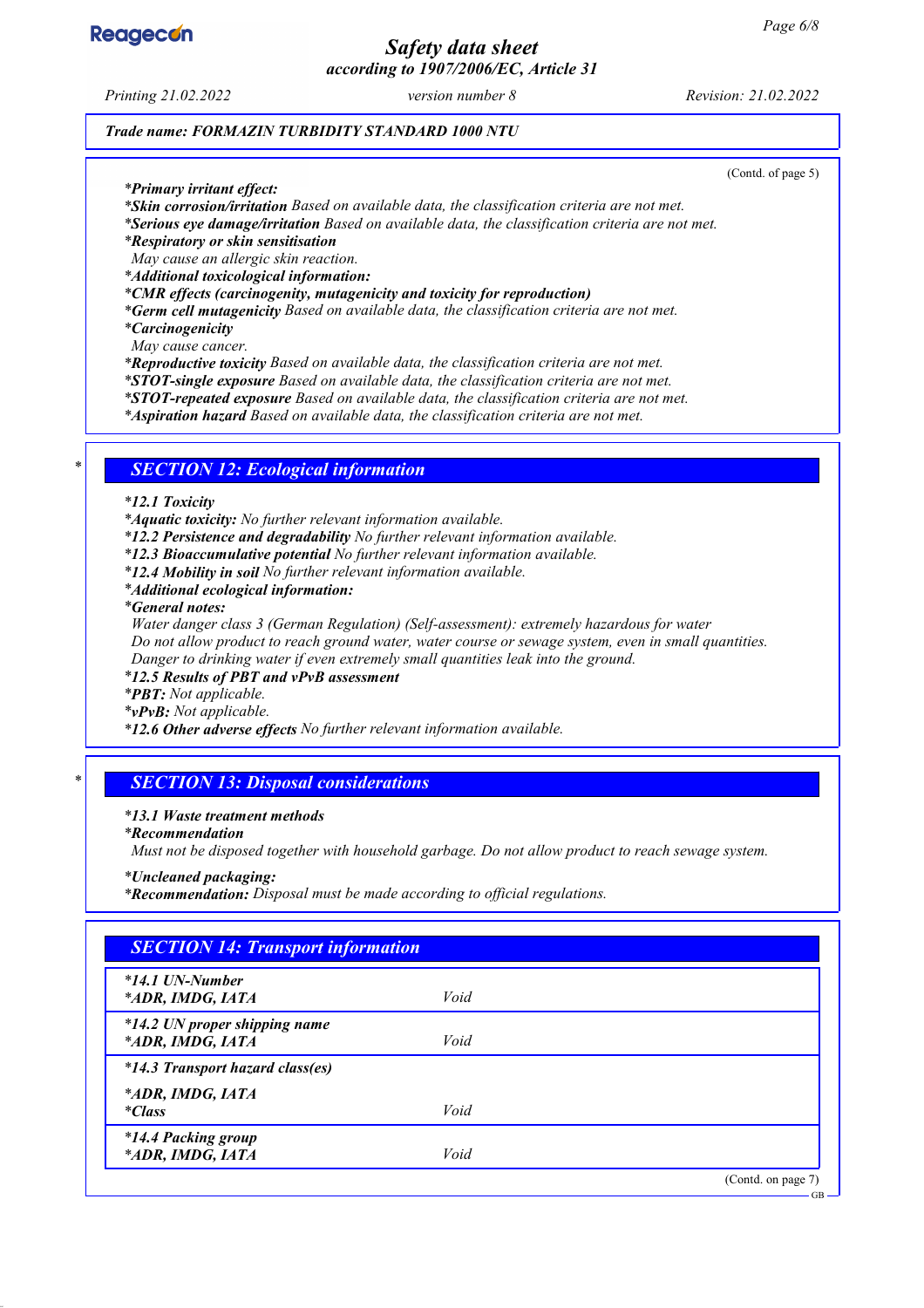## *Safety data sheet according to 1907/2006/EC, Article 31*

*Printing 21.02.2022 version number 8 Revision: 21.02.2022*

*Trade name: FORMAZIN TURBIDITY STANDARD 1000 NTU*

|                                                  |                 | (Contd. of page $6$ ) |  |  |
|--------------------------------------------------|-----------------|-----------------------|--|--|
| *14.5 Environmental hazards:                     | Not applicable. |                       |  |  |
| <i>*14.6 Special precautions for user</i>        | Not applicable. |                       |  |  |
| *14.7 Transport in bulk according to Annex II of |                 |                       |  |  |
| <b>Marpol and the IBC Code</b>                   | Not applicable. |                       |  |  |
| <i>*UN "Model Regulation":</i>                   | Void            |                       |  |  |
|                                                  |                 |                       |  |  |

## *\* SECTION 15: Regulatory information*

#### *\* 15.1 Safety, health and environmental regulations/legislation specific for the substance or mixture*

*\* Directive 2012/18/EU*

*\* Named dangerous substances - ANNEX I None of the ingredients is listed.*

*\* National regulations:*

### *\* Information about limitation of use:*

*Workers are not allowed to be exposed to the hazardous carcinogenic materials contained in this preparation. Exceptions can be made by the authorities in certain cases.*

*\* Breakdown regulations:*

| <b>Class</b> | <i>Share in %</i> |
|--------------|-------------------|
| Wasser       | 98.6              |
|              | $\sqrt{4}$        |

*\* Waterhazard class: Water danger class 3 (Self-assessment): extremely hazardous for water. \* 15.2 Chemical safety assessment: A Chemical Safety Assessment has not been carried out.*

## *\* SECTION 16: Other information*

*This information is based on our present knowledge. However, this shall not constitute a guarantee for any specific product features and shall not establish a legally valid contractual relationship.*

#### *\* Relevant Phrases:*

*H228 Flammable solid. H301 Toxic if swallowed. H311 Toxic in contact with skin. H317 May cause an allergic skin reaction. H330 Fatal if inhaled. H350 May cause cancer.*

#### *\* Department issuing SDS: Health and Safety*

*\* Contact: sds@reagecon.ie \* Abbreviations and acronyms: REACH (Registration, Evaluation, Authorisation and restriction of Chemicals) ADR: Accord relatif au transport international des marchandises dangereuses par route (European Agreement Concerning the International Carriage of Dangerous Goods by Road) IMDG: International Maritime Code for Dangerous Goods*

*IATA: International Air Transport Association GHS: Globally Harmonised System of Classification and Labelling of Chemicals EINECS: European Inventory of Existing Commercial Chemical Substances ELINCS: European List of Notified Chemical Substances CAS: Chemical Abstracts Service (division of the American Chemical Society) PBT: Persistent, Bioaccumulative and Toxic vPvB: very Persistent and very Bioaccumulative Flam. Sol. 2: Flammable solids – Category 2 Acute Tox. 3: Acute toxicity – Category 3 Acute Tox. 2: Acute toxicity – Category 2 Skin Sens. 1: Skin sensitisation – Category 1 Carc. 1A: Carcinogenicity – Category 1A*

(Contd. on page 8)

GB